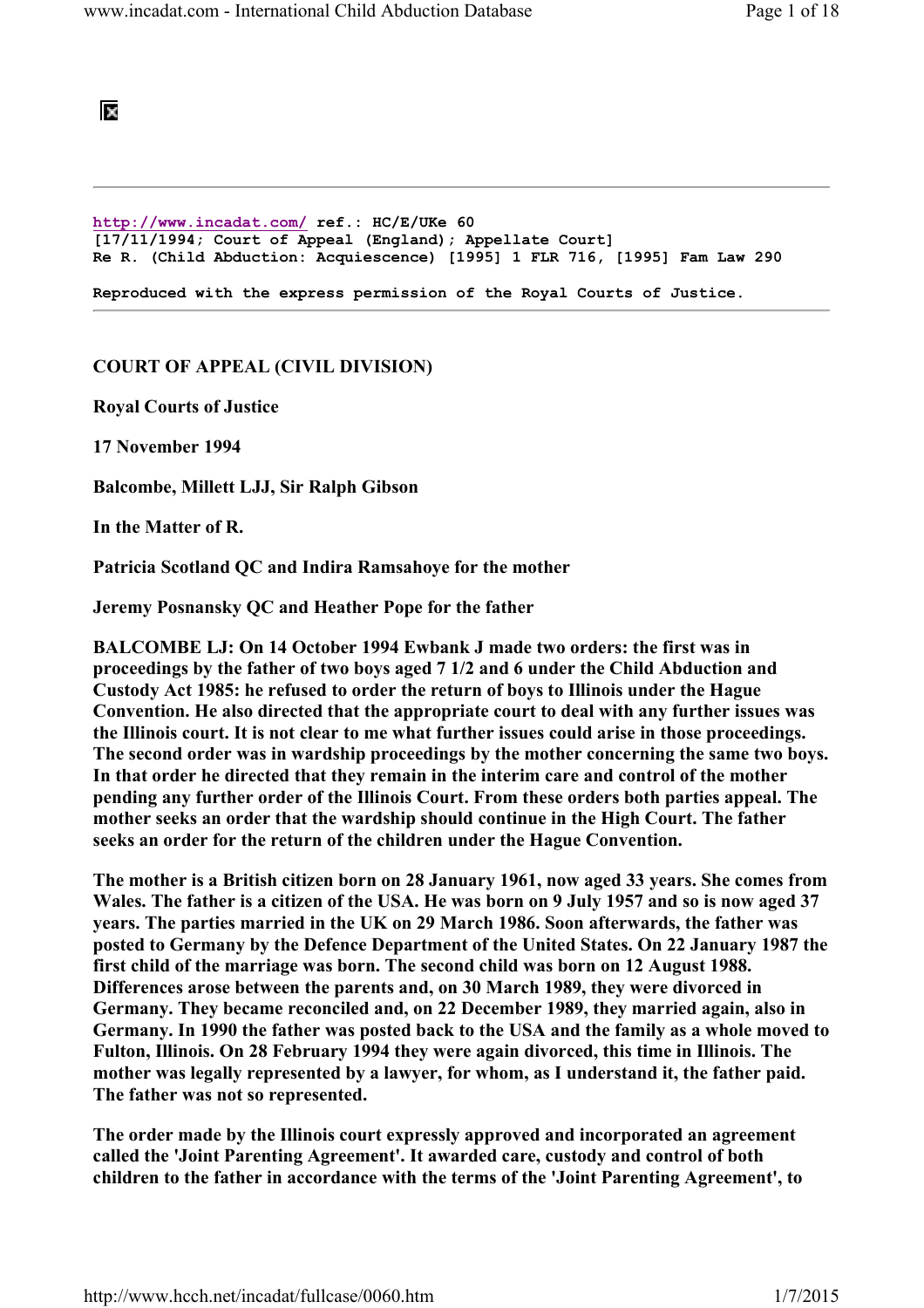which I shall refer in a moment, and reserved jurisdiction over the parties for the purposes of enforcing the terms of the order.

The 'Joint Parenting Agreement', which clearly bears evidence of having been drafted by a lawyer, is dated 17 February 1994. It is made between the mother and the father and provides in para A:

'Both the father and the mother are fit and proper persons to be awarded the care, custody and control of [the two boys] . . .'

It gives joint custody of the two boys to the father and the mother, with a proviso that the father should be designated as custodial parent and the mother designated the non-custodial parent, and the father should have the situs of the custody of the children.

There are then specific provisions dealing with education, medical and health care. Under para D there is a heading 'Visitation':

'It is contemplated by the father and the mother that the mother will resume residence in her native country, England [I interpolate, Wales] and that the traditional or customary visitation pattern is impractical under these circumstances. Therefore, it is agreed that commencing with the summer of 1995, the children shall spend their summer school recess with the mother in England with the vacation visitation to begin 3 days after school classes have dismissed for the summer and shall continue until the week prior to the commencement of the fall school term. The father shall prepay round trip air fare for each of the children facilitating this visitation. For the school summer vacation, the children shall be entitled to one month summer vacation visitation with their mother and the father shall prepay the air fare for the children to facilitate this visitation.'

There are provisions dealing with the Christmas vacations.

There is an express provision that:

'The parties shall adhere to the following rules with respect to the custody of and visitation with the minor children',

of which para 4 is, in particular, relevant and provides:

'. . . The non-custodial parent [the mother] shall not threaten to prevent or delay the return of the children to the custodial parent after a period of visitation.'

I mention para E of the 'Joint Parenting Agreement' headed 'Modification of custody':

'It is stipulated and agreed by and between the father and the mother that the mother shall be entitled to be the custodial parent of the minor children in the event of the death or physical incapacity of the father; in the event the father is assigned or transferred for employment outside the continental United States or when either child articulates a desire to reside with his mother.'

Finally, I mention para G which deals with 'Mediation of Conflicts' which provides for attempted negotiation or settlement and ultimate mediation by a court of competent jurisdiction.

The 'Marital Settlement Agreement' is primarily concerned with financial matters, but did incorporate the substance of the 'Joint Parenting Agreement'.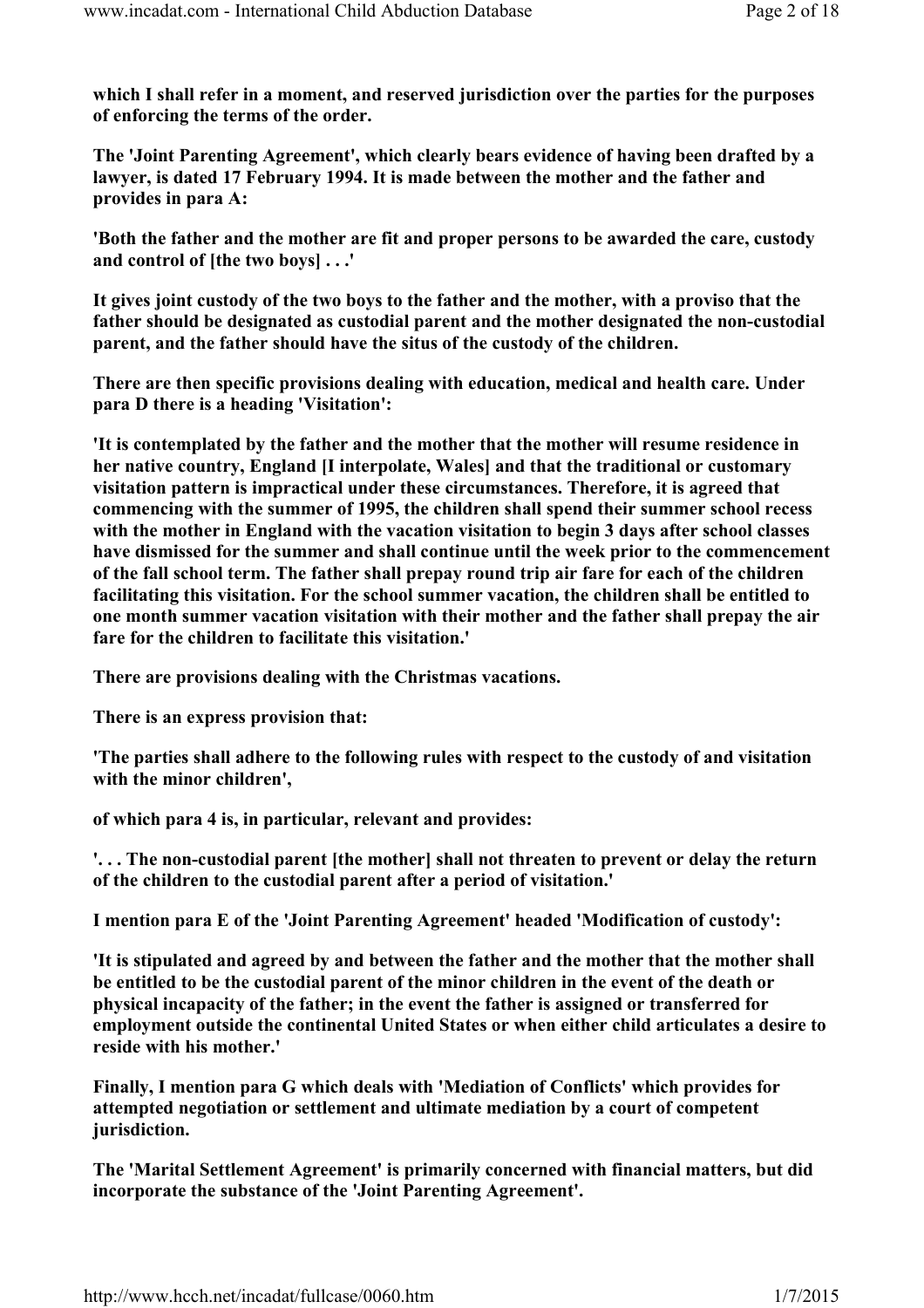On 22 March 1994 the mother left the USA and went to live in Wales, initially with her parents. The father and the two boys continued living in the family home at Fulton, Illinois. Both boys continued to attend school there. As early as 17 May 1994 the mother had apparently instructed solicitors to write to the father asking him to let them have suggestions for dates for the one-month summer holiday staying contact. It is not clear to me why the employment of solicitors was necessary at such an early stage. On 25 May 1994 the father bought return air tickets for both children to travel from Chicago to Heathrow on 7 July 1994, returning from Heathrow to Chicago on 25 August 1994. The children flew from Chicago to Heathrow for staying contact with their mother and arrived on 7 July 1994. Very quickly they were entered by the mother and started attending local primary school in Wales for the residue of what was then the summer term. Between July and August 1994 there were occasional telephone calls between the father and the children, approximately weekly until mid-August, at which time the father only met an answerphone when he telephoned.

The mother's evidence is, and I shall be having to refer to this later, that immediately on their arrival the children had expressed a marked aversion to returning to their father in the USA. By 3 August 1994 she had made a statement to her solicitors. Very soon after, on the advice of counsel, instructions were given by the mother's solicitors to Dr Gay, a child psychiatrist, in order that he might interview the two boys which he did on 23 August 1994, and I shall be referring later in this judgment to his report.

On 24 August 1994 the mother issued her originating summons in wardship in the High Court. A letter was sent airmail to the father by the mother's solicitors, notifying him of the mother's actions and decision. In the normal course of events it was unlikely the letter written on 24 August 1994 could have reached him by 25 August 1994, the date the children were due to return. It is not surprising that the father, unaware of what was happening, travelled to O'Hare Airport, Chicago to collect the children and was extremely disturbed when he found they were not on the plane on which he expected them. He made inquiries of the police in Wales and discovered that the children had not come, as he feared, to any harm. He thought they might have been involved in some sort of accident.

On 26 August 1994 he contacted a lawyer in the USA who was not experienced in this field and said that there was not much he could do. He then contacted the office of his local senator and, on their advice, contacted the United States' State Department in Washington DC who, thereupon, sent him their publication dealing with international parental child abduction and the appropriate forms. On 27 August 1994, 2 days after the children should have been returned, the father made a telephone call and spoke to the maternal grandfather of the children. In his evidence the grandfather describes that call in the following terms:

'On Saturday, 27 August 1994 at approximately 11.30 am I received a telephone call from the plaintiff who was in an aggressive mood and alleged that my wife and I were part of a plot to abduct his children, and that we would be arrested on sight in the USA. He was in such a rage that I terminated the conversation.'

On the following day there was another telephone call by the father to the grandfather with which the grandfather deals in these terms:

'On 28 August 1994 having first telephoned my son-in-law in Kent the plaintiff rang again to speak to me and apologised for his behaviour of the day before. He indicated that he had no intention of doing anything to get the children out from which I assumed he meant that he did not intend to seek an order for their return. He asked me to assist in him persuading [the mother] to return to him with the children so they could, I assume, live as a family again. At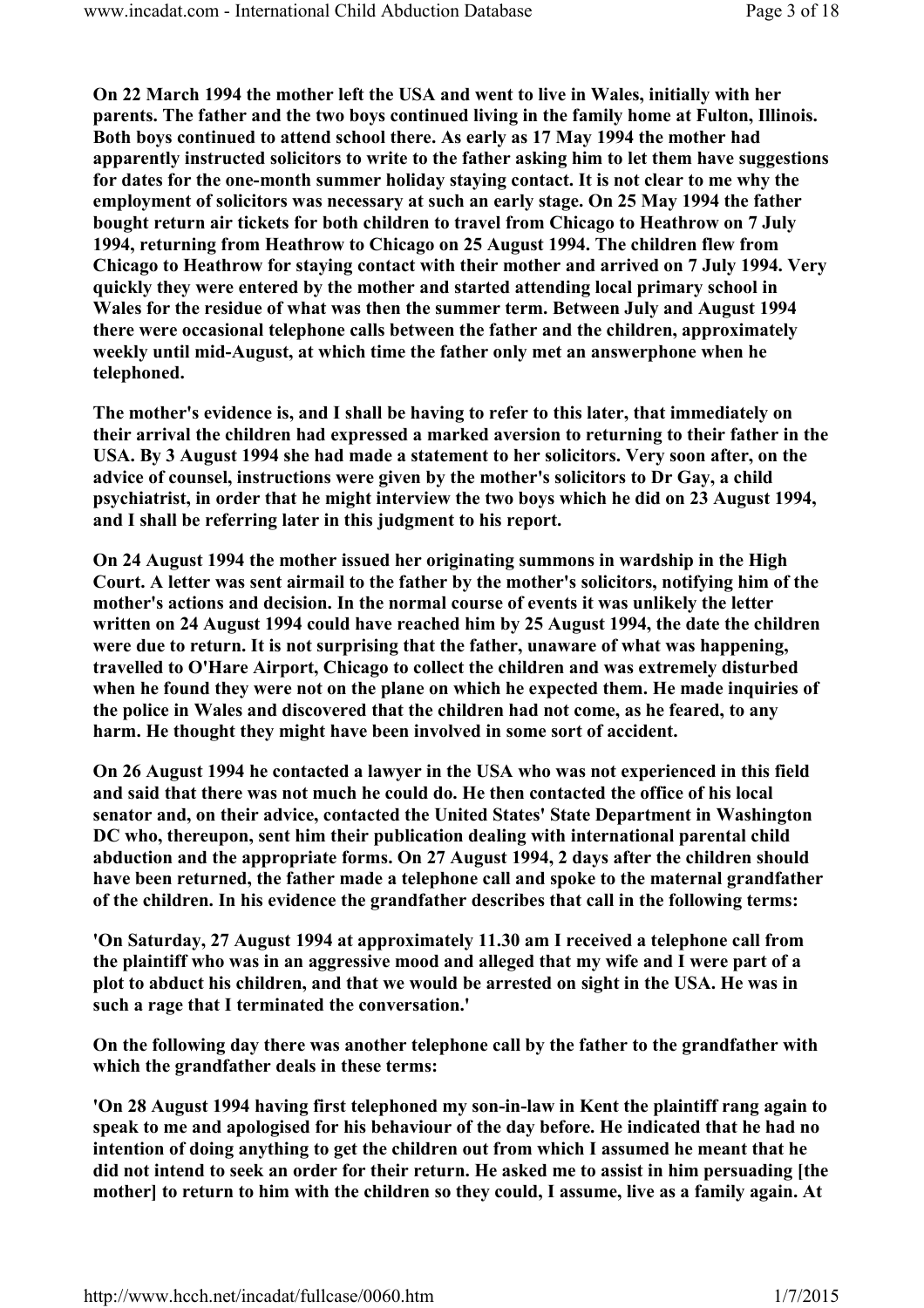this point I said that I did not wish to interfere but would endeavour to persuade [the mother] to ring him.'

On the same day, 28 August 1994, the father wrote a long letter to the mother. I shall have to quote from parts of that letter which runs, even in typescript, to over three pages. It clearly bears the indication of being written in a state of high emotion which again, in the light of what had happened, is hardly surprising:

'Dear S, I don't believe I've ever in my life felt so compelled to straighten out what has become of my life as I do right now. As I'm sure you know, I went to Chicago to pick up the boys, only to find they were not on the flight. Not knowing why, I was frantic, thinking you'd been in an accident or who knows what. I do get hold of the Tregaron police, and they called me later to make assure me that the boys were OK. The next day I called Tom Senneff [I interpolate, he was the lawyer whom the mother had employed at the time of the divorce in February 1994] to see what he knew, and he told me he had a fax from your solicitor on Thursday morning. So now I know why, but I guess I would've rather had heard it from you.

S, I am not blaming you for this; I'm now not totally surprised, and I'm not going to attempt to undo what you have done, partly because you know I can't, and partly (mostly) because this hammer blow to [my] senses tells me I must at least try a different path -- for the boys, for you and for me.'

Then the father makes it clear in this long letter that he was seeking a reconciliation because the prospect of being without the boys and his ex-wife was abhorrent to him. He says a little later that the boys deserve both a mother and father who love them equally. He says he has learned from what he considers his past mistakes. He concludes the letter in the following terms:

'. . . as I said at the beginning of this letter, I can't just sit and watch everything that is important slip away forever. Where I live, the job that I do- these things are not important and I'd give them up in a minute if things could be made right between you and I. I am sorry for all I put you through and only ask that you consider these words before you chuck me out of your life forever. Give the boys a hug for me and tell them I love them.'

The father spoke to the mother by telephone on 29 August 1994. There are two accounts of that telephone call on the evidence. The mother's account is as follows:

'On 29 August 1994 at nearly midnight I received a telephone call from the plaintiff. He stated that he was not angry with the action I had taken and just wished to know that his sons were well. He indicated that he did not blame me for keeping them and would not make any attempt for them to be returned to the USA or attempt to get them back. He then told me he had written to me with a proposition for my consideration and asked me to look at the letter and then write to hIm. He then asked if he could speak to the boys and I told him to telephone on Sunday, 4 September 1994.'

The father's account of that telephone conversation is as follows:

'I did speak to the defendant on 29 August 1994 and after the telephone call I wrote the letter exhibited to her affidavit.'

(That is an error if the dating is correct, but it does not matter for present purposes.)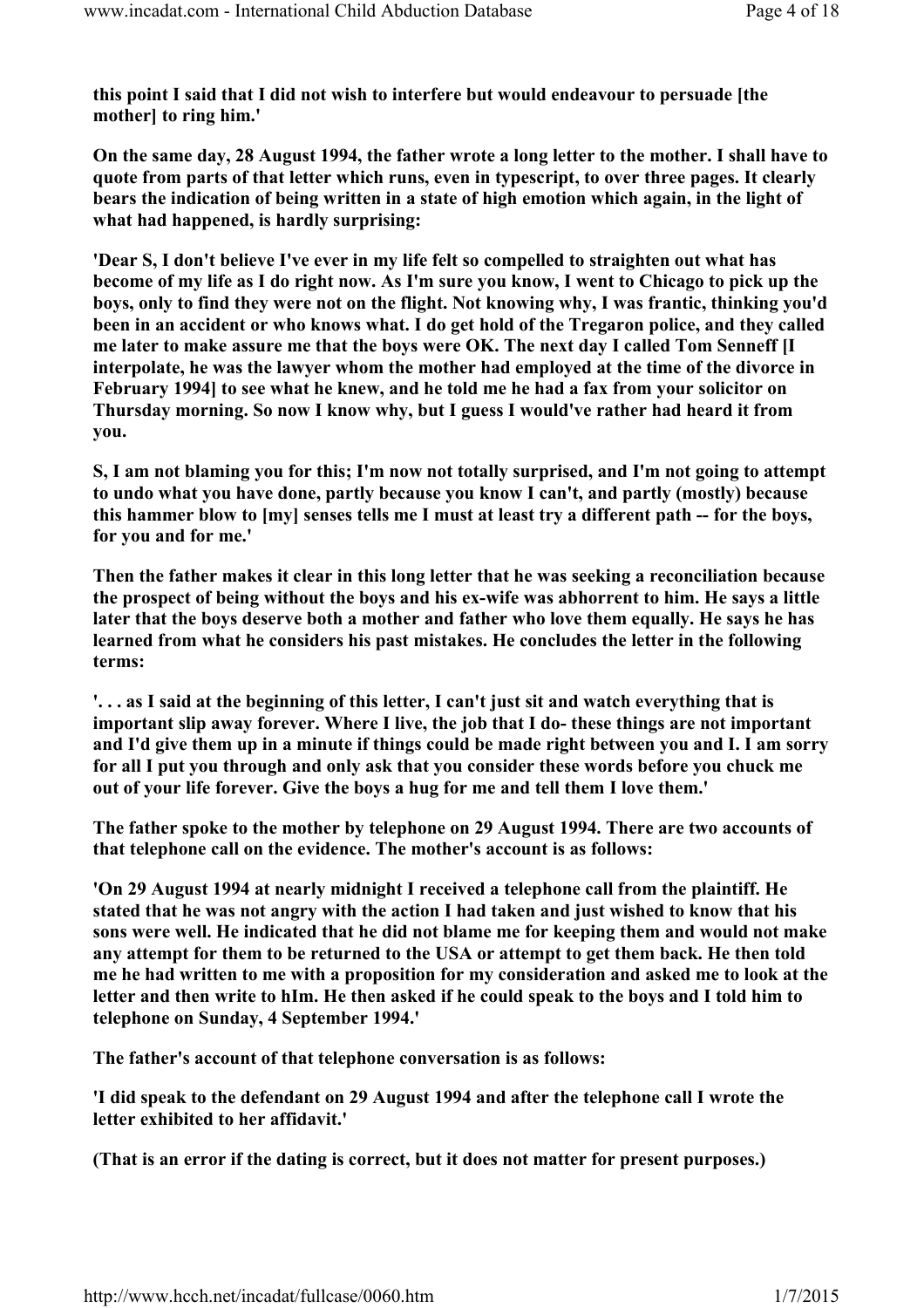'I did say that I did not blame her for doing what she had done. I explained that I understood her feelings as a mother and that I could understand that when the end of the holiday came the defendant just could not bear to let the children return. I wanted to assure her that I would not be attempting any sort of "heroic" action which some people had suggested and get on the next flight and snatch the children. I however did not say that I agreed that the children should stay in Wales with their mother without anything further being done. I hoped that if it was possible I could go through legal channels if she did not think that it was possible to try again with the marriage for the sake of the boys as per my proposal in the letter that I sent to her.'

On 2 September 1994 the father, having received the forms from the State Department, filled in those forms and applied to the State Department, as the central authority in the USA, pursuant to the Hague Convention. Two days later, on 4 September 1994, he spoke to the children by telephone. The mother's account of that conversation is:

'On 4 September 1994 the plaintiff telephoned and spoke to [the elder son]. He advised [him] that he was packing their "things" to send to him and what else would [he] like to be sent. He said he was not angry at [him] wanting to stay with me and that was "OK with him". Despite my entreaties [the younger son] said he did not wish to speak to his father and when I relayed this to the plaintiff he said he was not angry and I reinforced this to [the boy]. [The boy] then spoke to his father who again asked what things [he] wanted.'

The mother then says that she spoke to the father and indicated that she would never consider returning to him.

The father's account of that conversation is as follows:

'When I spoke to [the elder son] on 4 September 1994 I had by that time made my application to the State Department but I had been informed by the US central authority that if my application was successful it could take months if not years for the matter to be determined.'

(I pause to interpolate that, whatever may happen in other jurisdictions, the record in this country is a good one as I think is indicated by the timetable in this case.)

'They told me they had some cases on their files that had been going on for years. However, I then spoke to Batchelors solicitors who were requested to act on my behalf by the Child Abduction Unit in London. They gave me to understand that the matter might be settled in my favour and that a decision would probably be forthcoming a lot sooner than I imagined. I therefore did not send the children's things to them as it might mean that they would just have to be sent back again if they were returned to me.'

The proceedings under the Hague Convention took their course. There was a referral to the Lord Chancellor's Department by the State Department. Solicitors were instructed on the father's behalf by the Lord Chancellor's Department and the originating summons was issued on 9 September 1994.

I can deal quite briefly with the remaining chronology: on 28 September 1994 Kirkwood J, in the Convention proceedings, ordered that the Official Solicitor be appointed, subject to his consent, to assist the court on the question of the minors' level of understanding and their wishes. As a result of that, Dr Bugler, a child psychiatrist, was instructed by the Official Solicitor on behalf of the children. He interviewed them and the report is dated 10 October 1994. I shall be referring to it in due course.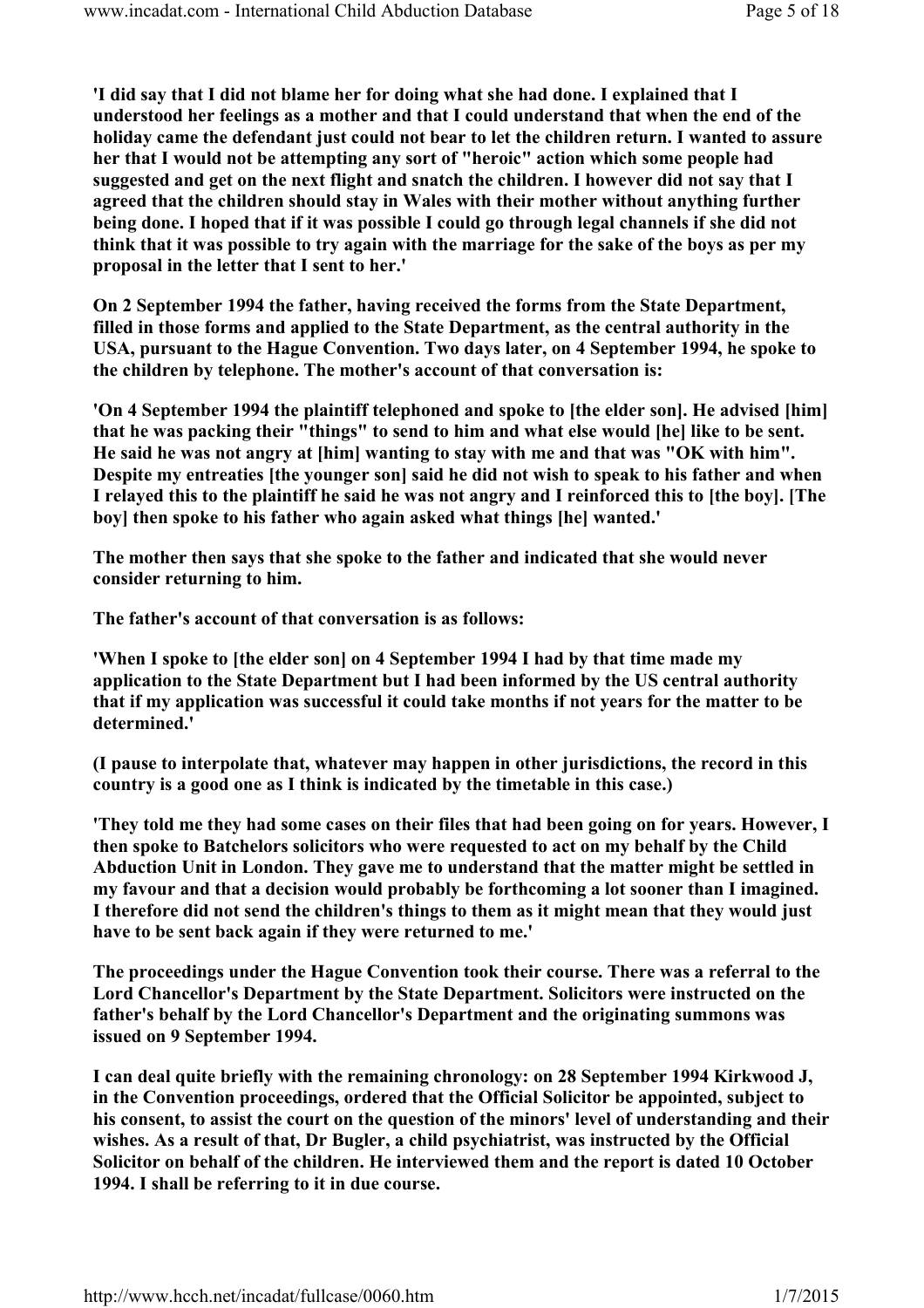There was then the hearing before Ewbank J culminating in the judgment of 14 October 1994. It is a long judgment. It rehearses most of the factual matters that I have already mentioned. I can take it up at the relevant part:

'It is said on behalf of the father that every single point that can be taken under the Hague Convention has been taken in this case, except for the suggestion that no order should be made because the children have been in England for over a year. Since they have only been here a matter of weeks, of course that point could not be taken, but it is fair to say that all the other points possible seem to have been taken.'

He then deals seriatim with the points which had been taken on behalf of the mother: first, that the children were not habitually resident in the State of Illinois and, therefore, the retention was not wrongful under the Hague Convention. He rejected that point and it has not been revived before us.

He dealt with the point taken, on behalf of the mother, under Art 13(b) of the Hague Convention that there was a grave risk that the return of the children would expose them to physical or psychological harm or otherwise place them in an intolerable situation. He rejected that contention and that, too, has not been revived before us.

However, he did accept the contentions of the mother, first, that there had been acquiescence by the father within the meaning of Art 13(a) of the Hague Convention. Secondly, he thought it was appropriate to take into account the objections of the children to their return under a later provision of Art 13. I must deal with that in rather more detail later. His conclusions are to be found at the end of his judgment. I quote:

'Having come to the conclusion that the father has acquiesced in the retention of the children and that the children object to being returned and have reached an age and degree of maturity at which it would be appropriate to take account of their views, this court is in a position where it is not bound to order the return of the children to America. Since on the face of it the trigger conditions have been met under subpara E'

(that is a reference to para E of the 'Joint Parenting Agreement' and to that provision which provides that custody shall be changed from father to mother when either child articulates a desire to reside with his mother)

'. . . it would appear that if the mother were to apply to the court of Illinois, the court would transfer the custody to her in accordance with the joint parental agreement which has been made part of the court order. It is not automatic but I know of no ground which the father could put forward at this stage to indicate that it would not be in the interests of the children.

Accordingly, it seems to me that the appropriate course is for the children to remain with the mother in England, at any rate for the time being. I am aware of the problems that the mother may face if the case has to be decided in Illinois if a substantive defence is put forward by the father. But, on the face of it, she should be in a position to apply to the Illinois court for a variation of its order in accordance with the agreement which is signed by the parties, and the Illinois court, so far as I can see, will implement the agreement. Accordingly, although I say that the children are to remain in England with the mother, the appropriate court to deal with the question of custody is the court of their habitual residence, of their nationality, of the former matrimonial home. The appropriate court, accordingly, to deal with any further issues is the court of Illinois.'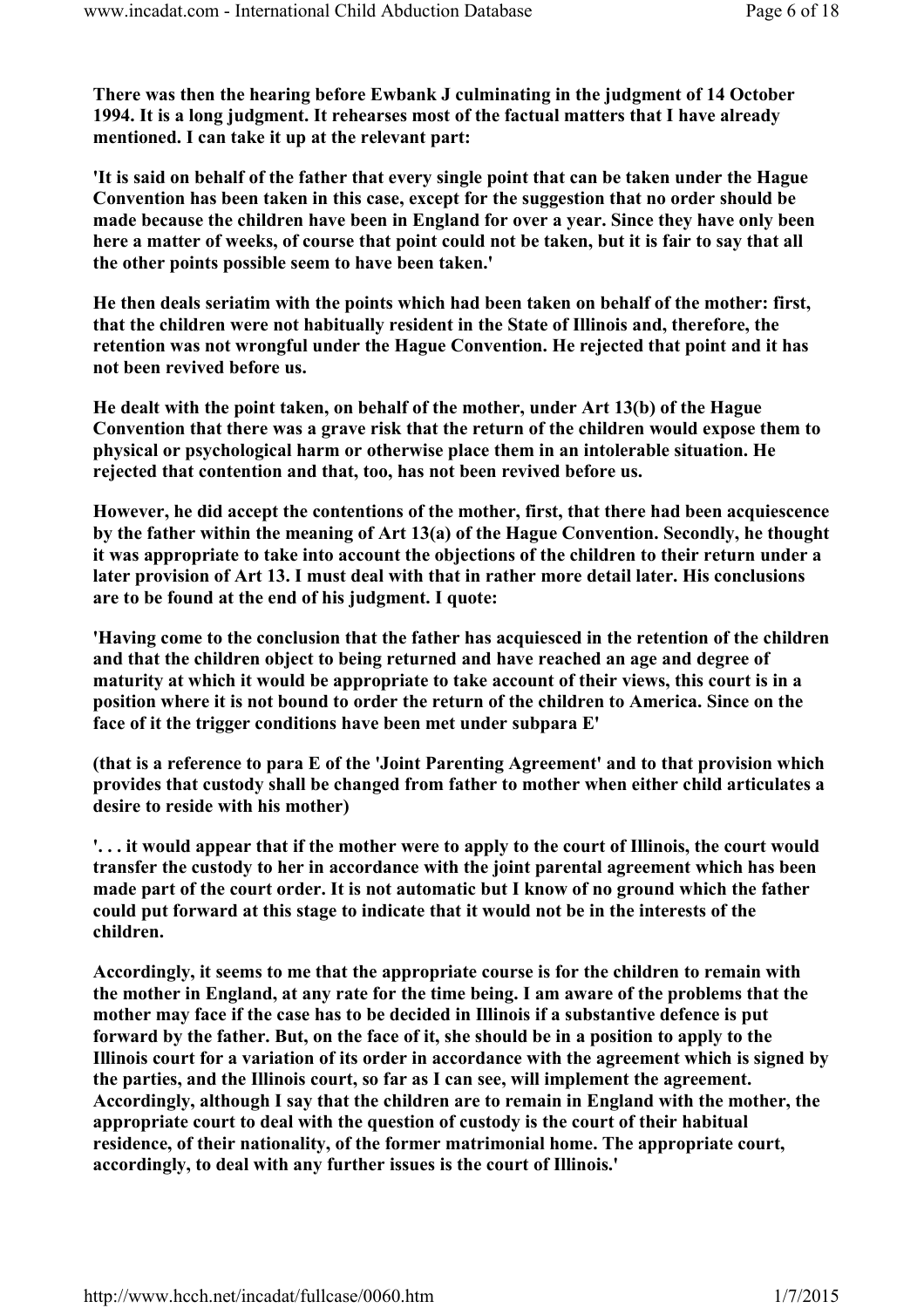It was in consequence of that judgment that the judge made the order that I referred to at the outset of this judgment.

Since then there has been a further order of the Illinois court made on 7 November 1994. That order makes it clear that process had been served on the mother, that she had not appeared to the application, but that nevertheless the judge knew of what had happened in England because in para 5 of the order it is recited:

'That a transcript of the judgment of Ewbank J dated 14 October 1994 has been filed with this court and considered.'

The Illinois judge did not take the same view as Ewbank J that para E of the 'Joint Parenting Agreement' automatically required the transfer of custody to the mother. He ordered that the mother should immediately return the two children to the custody of the father and the jurisdiction of that court, and made other provisions relating to practical matters. The result appears to be, and I think is substantially accepted by the parties, that the order made by Ewbank J has become academic. He contemplated that the Illinois court would do one thing and the Illinois court has done exactly the opposite. Even if it had not become academic, I do not understand how the orders Ewbank J made can be reconciled. Assuming the judge is right about the father's acquiescence, and the appropriateness of taking into account the children's objection to being returned, if he thought the Illinois court was the appropriate court to deal with the case, it seems to me he should have returned the children to Illinois under the Hague Convention. The realistic alternative was to keep the children here and let the English court deal with the case.

He seems to have been bemused by the idea that, because of para E of the 'Joint Parenting Agreement', the Illinois court would be bound to award custody of the children to the mother. Yet he had been referred to the provisions of the Illinois statute, and to the case-law, which he accepted, that the Illinois court was not bound to give effect to the agreement between the parents, but had to look at what the children's interests required. That his understanding was wrong is demonstrated by the Illinois court order of 7 November 1994.

In the result, it is common ground before us that the judge's orders cannot stand and we must look at the case de novo.

We heard the father's cross-appeal on the Hague Convention first.

I turn to the relevant Articles of that Convention. Article 12, as is well known, provides:

'Where a child has been wrongfully removed or retained in terms of Article 3 and, at the date of the commencement of the proceedings before the judicial or administrative authority of the Contracting State where the child is, a period of less than one year has elapsed from the date of the wrongful removal or retention, the authority concerned shall order the return of the child forthwith',

unless one of the exceptions in Art 13 apply.

The relevant exceptions in Art 13 provide that a court:

'. . . is not bound to order the return of the child if the person, institution or other body which opposes its return establishes that --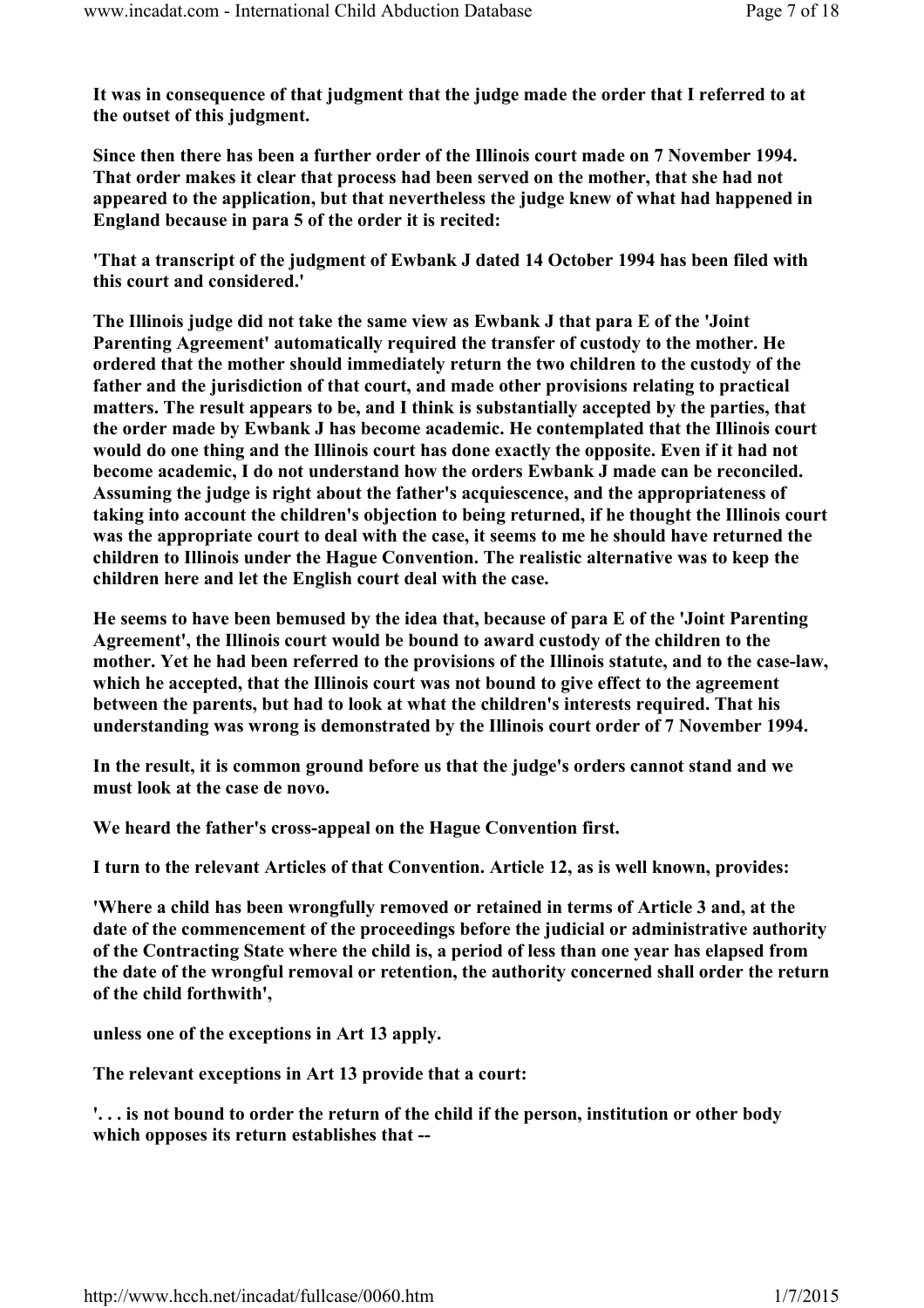(a) the person, institution or other body having the care of the person of the child was not actually exercising the custody rights at the time of removal or retention, or had consented to or subsequently acquiesced in the removal or retention; or

. . .

The judicial or administrative authority may also refuse to order the return of the child if it finds that the child objects to being returned and has attained an age and degree of maturity at which it is appropriate to take account of its views.'

It is relevant to mention Art 18 which provides that the provisions of Chapter III (which includes Art 13) do not limit the powers of judicial and administrative authorities to order the return of the child at any time.

I turn to deal with the two issues under the Convention which were live before us. I deal first with acquiescence. There are a number of authorities of the English courts dealing with acquiescence and I will take them in chronological order. The first is Re A (Abduction: Custody Rights) [1992] Fam 106, sub nom Re A (Minors) (Abduction: Acquiescence) [1992] 2 FLR 14. I refer first to the judgment of Stuart-Smith LJ, who was one of the majority in that case, where, at pp 119-120 and 26 respectively, he says this:

'A party cannot be said to acquiesce unless he is aware, at least in general terms, of his rights against the other parent. It is not necessary that he should know the full or precise nature of his legal rights under the Convention: but he must be aware that the other parent's act in removing or retaining the child is unlawful. And if he is aware of the factual situation giving rise to those rights, the court will no doubt readily infer that he was aware of his legal rights, either if he could reasonably be expected to have known them or taken steps to obtain legal advice.

If the acceptance is active, it must be in clear unequivocal words or conduct and the other party must believe that there has been an acceptance.'

Later, in the same judgment, Stuart-Smith LJ said (at pp 121E and 27F respectively):

'If the express acceptance relied upon is, in truth, confused, equivocal and unclear, such as may be the case if it is written by a parent in a state of emotional turmoil, then of course it does not amount to an acceptance in clear and unambiguous terms.'

He went on to say that that was not the case then before him.

Lord Donaldson MR, again in the same case, said this (at pp 123H and 30B respectively):

'. . . an apparent acquiescence, followed immediately by a withdrawal, may lead the court to question whether the apparent acquiescence was real, or whether it was the product of emotional turmoil which could not reasonably be interpreted as real acquiescence.'

The next authority in chronological order is the decision in Re AZ (A Minor) (Abduction: Acquiescence) [1993] 1 FLR 682. I refer to the passage from the judgment of Sir Donald Nicholls V-C at p 691:

'If the person who had care of the child consented to the removal or retention he cannot afterwards, when he changes his mind, seek an order for the summary return of the child pursuant to the Convention. Likewise if he acquiesces. It seems to me that the underlying objectives of the Convention require courts to be slow to infer acquiescence from conduct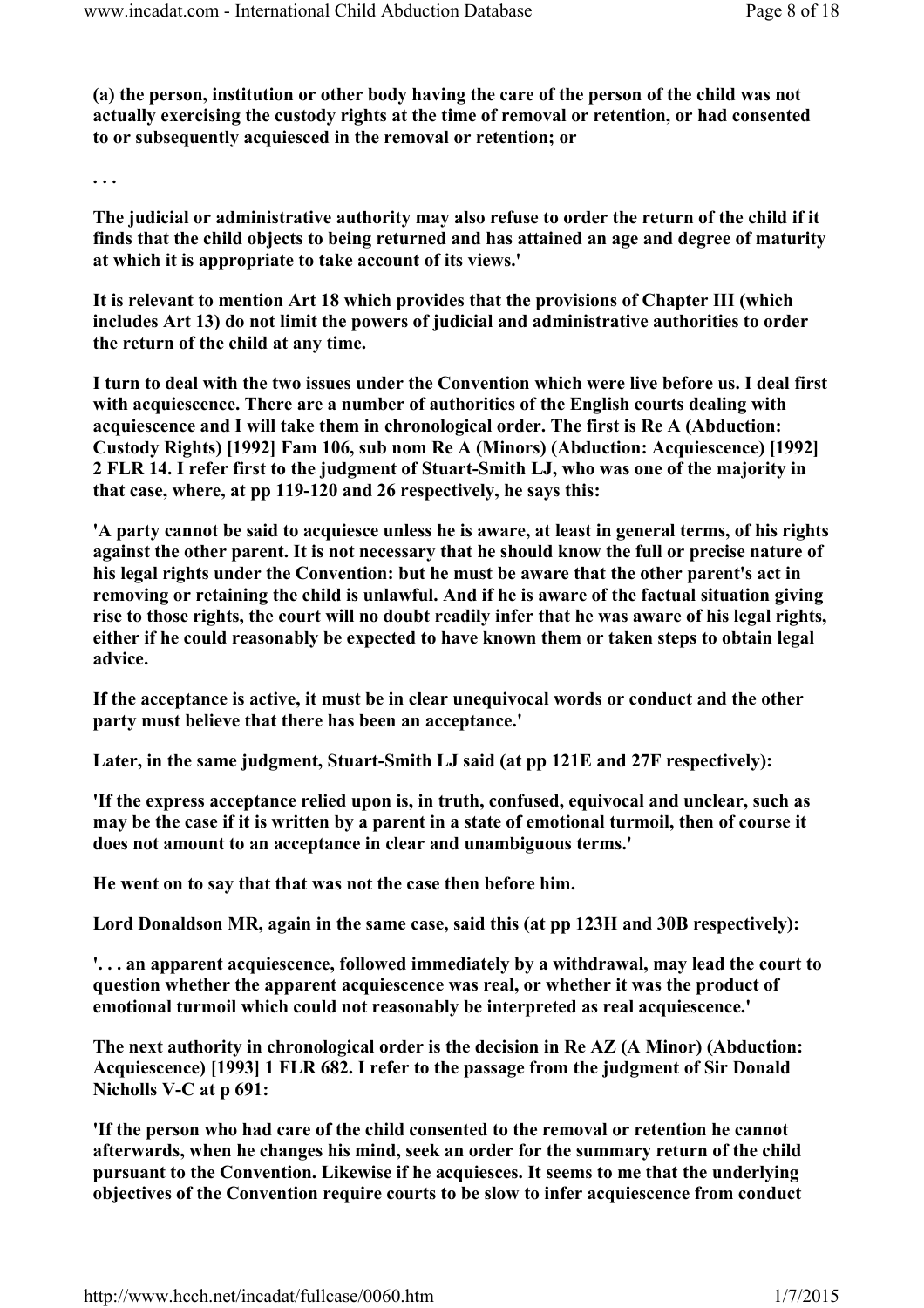which is consistent with the parent whose child has been wrongly removed or retained perforce accepting, as a temporary emergency expedient only, a situation forced on him and which in practical terms he is unable to change at once. The Convention is concerned with children taken from one country to another. The Convention has to be interpreted and applied having regard to the way responsible parents can be expected to behave. A parent whose child is wrongly removed to, or retained in, another country is not to be taken as having lost the benefits the Convention confers by reason of him accepting that the child should stay where he or she is for a matter of days or a week or two. That is the one edge of the spectrum.

At the other edge of the spectrum the parent may, again through force of his circumstances, accept that the child should stay where he or she is for an indefinite period, likely to be many months or longer. There is here a question of degree. In answering that question the court will look at all the circumstances and consider whether the parent has conducted himself in a way that would be inconsistent with him later seeking a summary order for the child's return. That is the concept underlying consent and acquiescence in Art 13. That is the touchstone to be applied.'

Finally, under this part of the case, I would refer to the decision of Re S (Minors) (Abduction: Acquiescence) [1994] 1 FLR 819. I can go straight to the judgment of Waite LJ (at p 831A):

'There is a common thread that runs through all those passages. It can be stated in this way. Acquiescence is primarily to be established by inference drawn from an objective survey of the acts and omissions of the aggrieved parent. This does not mean, however, that any element of subjective analysis is wholly excluded. It is permissible, for example, to inquire into the state of the aggrieved parent's knowledge of his or her rights under the Convention; and the undisputed requirement that the issue must be considered "in all the circumstances" necessarily means there will be occasions when the court will need to examine private motives and other influences affecting the aggrieved parent which are relevant to the issue of acquiescence but are known to the aggrieved parent alone. Care must be taken by the court, however, not to give undue emphasis to these subjective elements: they remain an inherently less reliable guide than to inferences drawn from overt acts and omissions viewed through the eyes of an outside observer. Provided that such care is taken, it remains within the province of the judges to examine the subjective forces at work on the mind of the aggrieved parent and give them such weight as the judge considers necessary in reaching the overall conclusion in the totality of the circumstances that is required of the court in answering the central question: has the aggrieved parent conducted himself in a way that is inconsistent with his later seeking a summary return?'

Looking at the letter of 28 August 1994, read as a whole, and at the evidence of the telephone calls, I find no clear and unequivocal words or conduct which could properly be interpreted as acquiescence on the part of the father. They are at least as consistent with his explanation, namely that he was not going to attempt what might be briefly called a 'reverse kidnap', as with acquiescence on his part. When you couple that with the evidence of his subjective intention, his contacting the State Department on 26 August 1994 and his formal application under the Hague Convention on 2 September 1994, the suggestion that he acquiesced in what the mother had done becomes, in my view, untenable. Even if, contrary to my view, there had been acquiescence, the extremely short period which elapsed before its clear withdrawal was known to the mother (at the latest in the second week of September 1994 and probably earlier) and the fact that the mother had not taken any steps to settle the children in reliance upon that apparent acquiescence -- she had already entered them in the local school in July 1994 - would be very relevant to the exercise of the discretion under Art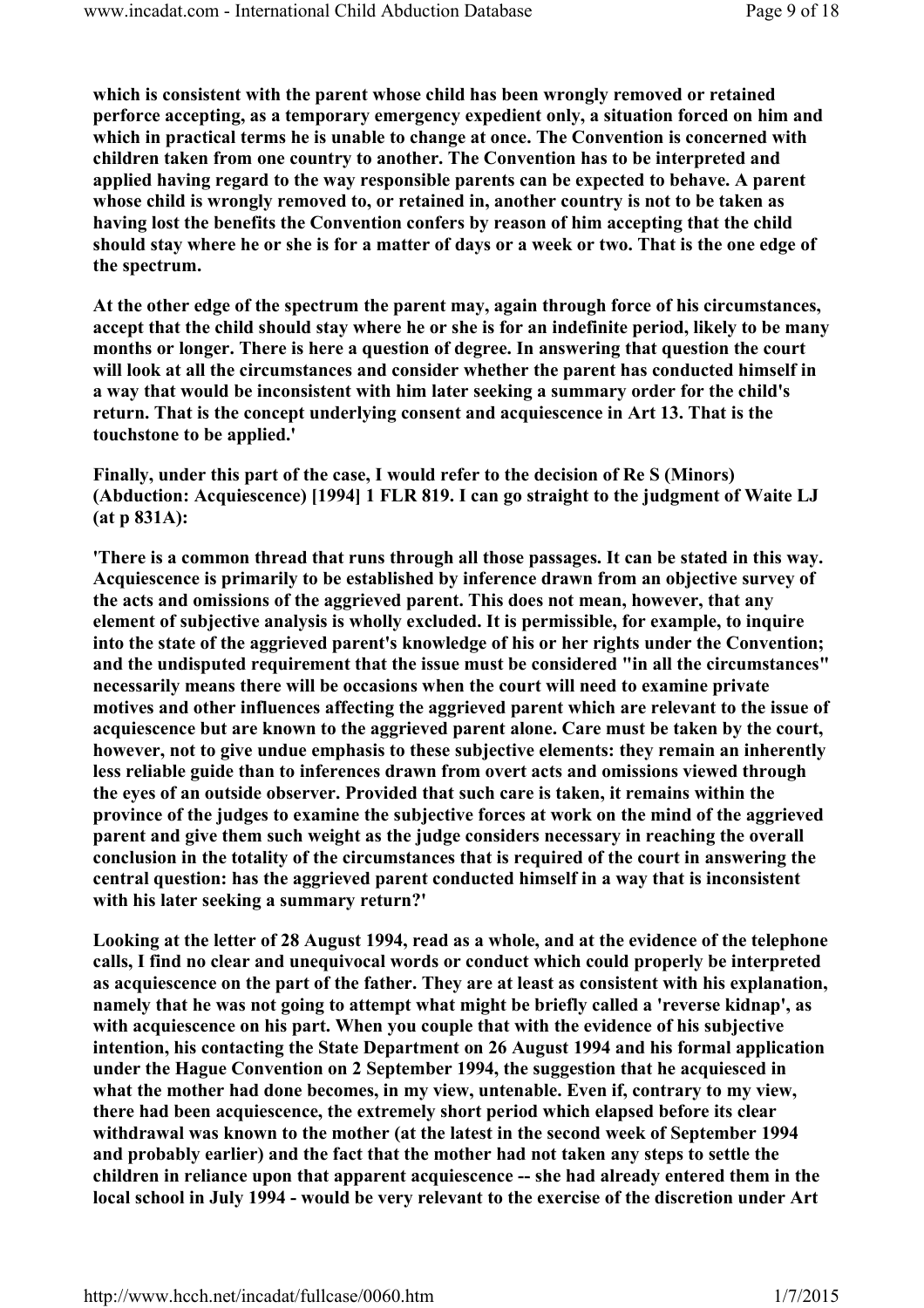13(a). If authority be needed for that last proposition, it will be found in the judgment of Lord Donaldson MR in Re A (Abduction: Custody Rights) [1993] Fam at p 123, sub nom Re (A Minors) (Abduction: Acquiescence) [1992] 2 FLR 14 at p 28.

In bringing the alleged acquiescence, in the circumstances of the present case, into the balance against the policy of the Convention, that so-called 'acquiescence' would be of no significant weight.

I, therefore, leave the question of acquiescence and turn to the question of the children's objections to being returned. I comment first that there is no evidence that, in the interval between their mother leaving them in March 1994 and their arrival in Wales in July 1994, the boys had been disturbed or unsettled by her departure or were afraid of or disliked their father. There is a wealth of affidavit evidence from the USA to the contrary. Whichever court deals with the substantial issue of with which parent the boys are to reside - for that is the only question to be decided under the Hague Convention -- it will have to weigh that evidence against the evidence of the mother and her parents that the boys were asking not to be sent back to their father immediately on their arrival in the UK.

I accept, of course, the evidence of the two child psychiatrists that the boys expressed clearly to them their wishes to remain with the mother and not to return to the father.

In this context, it is now necessary to cite briefly from the reports of Dr Gay and Dr Bugler. Dr Gay says this:

'Both boys, in their own particular ways, described a variety of behaviours associated with their father which they indicated to me was the reason why they did not wish to return to him. They saw him as a mean man, someone who was not nice to them and certainly they remember him as someone who was not nice to their mother and this they found difficult to accept. They also [said] that since their mother had left he had not been nice to them, that he would shout at them and blame them for things happening around the house and I gained an impression, particularly as far as [the younger boy] was concerned, that he was really quite frightened of his father over issues regarding his general behaviour and his bed-wetting.'

## A little later:

'From the boys' point of view they are quite clear that they wish to remain in the care of their mother. They have some expectations that they will perhaps move to a different home with their mother and they see the positive and supportive aspects of her care of them at the present time and contrast this quite spontaneously and vividly with the care provided for them by their father since he has looked after them on his own since January of this year.

## Finally, from Dr Gay's report:

'Overall I feel that these two boys have a clear awareness of the nature of the discussion that we were having about their current and future circumstances. They clearly are very young children and this must be taken into account when bearing in mind their expressed feelings and wishes at the present time but I think they were quite able independently and spontaneously to share with me their current expressed desire to remain with their mother and to remain living in the UK.'

He deals with the question of whether they wanted contact with their father.

Dr Bugler - again these are very selective citations from his report-referring to his conversations he had with the boys, says: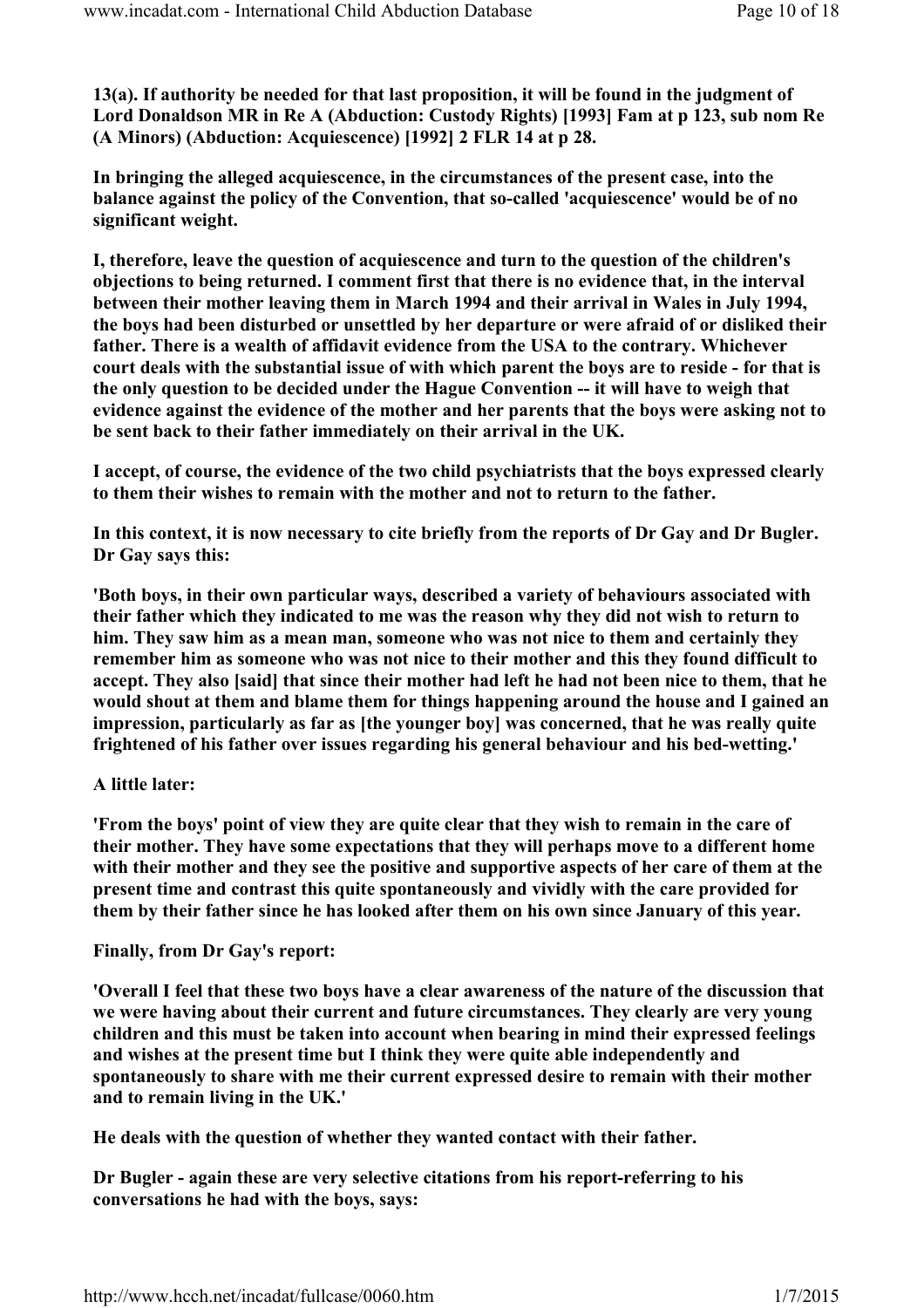'The emphasis was upon their hope and wishes that they would not have to return to their father. I do not recollect any emotionally loaded expression to want to be with their mother.

There was no evidence that their father has been cruel to [the two boys] but they are influenced by their memory of his treatment of their mother.'

Later:

'However, the major cause of their insecurity seems to me to be that they experience their father as erratic and unpredictable.'

Later:

'In summary in answer to the first question I was asked to consider: do the boys object to going back, I have to answer that they do.'

Later:

'I have indicated that I believe [the two boys] have found residence with their father unpredictable and his care undependable.'

He then assesses their maturity. He says:

'In short [the younger boy] might be considered to be more mature than the average 6-yearold.

It was a difficult day to judge [the elder boy's] maturity as he was palpably unwell.'

(I think he had a heavy cold.) 'However, I found nothing to suggest that he was lacking in the maturity that one usually associates with an 8-year-old.'

His conclusion was:

'I conclude that [the two boys] have each individually expressed a valid wish to leave their father and reside with their mother. I am also of the opinion that they are of sufficient maturity for their separate but simultaneous wishes to have all the possible consideration that the legal processes are able to afford them.'

The principles which are to be deduced from the authorities dealing with this aspect of the case are as follows.

First, English courts have refused to lay down any chronological threshold below which a child's objections will not be taken into account.

However, Mr Posnansky has supplied us with two schedules, one of English cases and one of overseas cases, where children's objections have been relied on as a ground for not returning them. In the English cases the youngest ages at which children were not returned, on reliance of their objection, were nearly 9 and 7: that is the case of B v K (Child Abduction) [1993] 1 FCR 382, [1993] Fam Law 17. The decision in this court of Re S (A Minor) (Abduction: Custody Rights) [1993] Fam 242, sub nom S v S (Child Abduction: Child's Views) [1992] 2 FLR 492 concerned a little girl aged 9. So far as the overseas cases are concerned, with the exception of two German cases where children, in one case aged 8 and 6 and in another case aged 7, had their objections taken into account and given effect to, there is no case which Mr Posnansky has found where a child under 9 was not returned because of his or her objection. These cases to me merely illustrate the obvious, that the younger the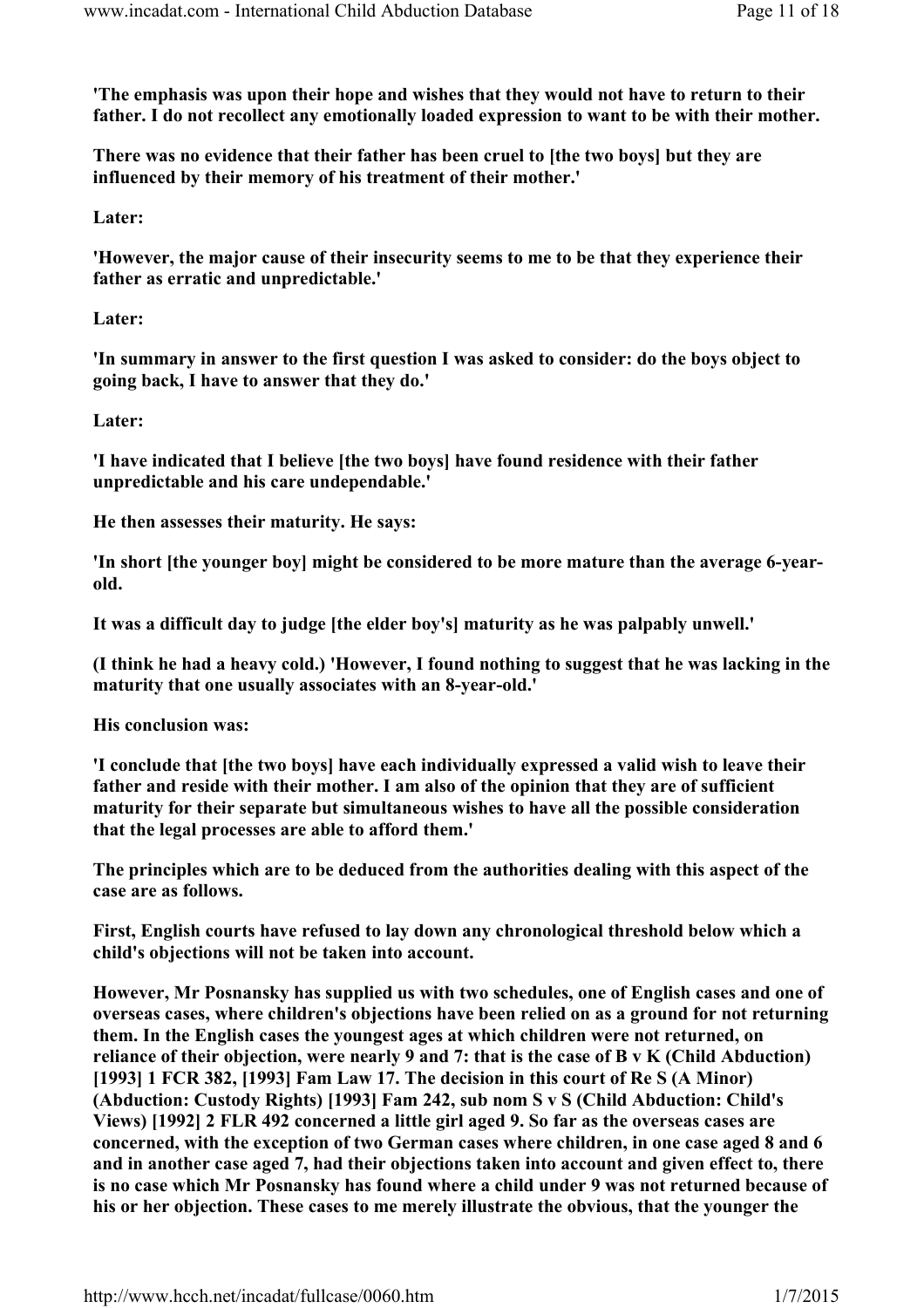child is the less likely is it that it will have the maturity which makes it appropriate for the court to take its objections into account.

At this point, I should refer to a passage in the judgment of Waite LJ in Re S (Minors) (Abduction: Acquiescence) [1994] 1 FLR 819 at p 827:

'When Art 13 speaks of an age and maturity level at which it is appropriate to take account of a child's views, the inquiry which it envisages is not restricted to a generalised appraisal of the child's capacity to form and express views which bear the hallmark of maturity. It is permissible (and indeed will often be necessary) for the court to make specific inquiry as to whether the child has reached a stage of development at which, when asked the question "Do you object to a return to your home country?" he or she can be relied on to give an answer which does not depend upon instinct alone, but is influenced by the discernment which a mature child brings to the question's implications for his or her own best interests in the long and short term. It seems to me to be entirely permissible, therefore, for a child to be questioned (even at the preliminary gateway stage) by a suitably skilled independent person with a view to finding out how far the child is capable of understanding - and does actually understand - those implications.'

The second principle to be deduced from the words of the Convention itself, and particularly the preamble, as well as the English cases, is that the objection must be to being returned to the country of the child's habitual residence, not to living with a particular parent. Nevertheless, there may be cases, of which this appears to be one, where the two factors are so inevitably and inextricably linked that they cannot be separated. Support for that proposition will be found in the judgment of Butler-Sloss LJ in Re M (A Minor) (Child Abduction) [1994] 1 FLR 390 at p 395 which I do not find it necessary to cite.

In the light of the psychiatric evidence in the present case, I find it difficult to say that it would be inappropriate to take the boys' objections to returning to their father in Illinois into account. That would be, in effect, to say that a child of 7 1/2 years (the age of the elder boy here) is too young to have his objections considered, and thus lay down a threshold age which we should, if possible, avoid doing. However, the consequence of taking their objections into account is that we may (I stress the word 'may') refuse to return them to Illinois under the Hague Convention, not that we must do so.

In exercising that discretion, it is clear that the policy of the Convention and its faithful Implementation by the courts of the countries which have adopted it, should always be a very weighty factor to be brought into the scales, whereas the weight to be attached to the objections of the child or children will clearly vary with their age and maturity. The older the child, the greater the weight; the younger the child, the less weight. If support be needed for that very obvious conclusion, it is to be found in the judgment of the Master of the Rolls in Re S (A Minor) (Independent Representation) [1993] Fam 263, [1993] 2 FLR 437.

For present purposes, I do not find it necessary to decide whether under Art 13, once the court has considered it appropriate to take the child's objections into account, it may also take into account other matters beside the policy of the Convention in the exercise of its discretion in deciding whether to refuse to return the child. The combination of Arts 13 and 18 suggests to me that it may well do so. Nevertheless, in this case, there is no evidence of any other matter relevant to the welfare of these children which is suggested as being relevant for our consideration so that the only relevant factors are the policy of the Convention and the children's objections.

To that exercise, there can, in my view, be only one answer. Were it not for the boys' objections, this would be the clearest possible case for the application of the Convention. I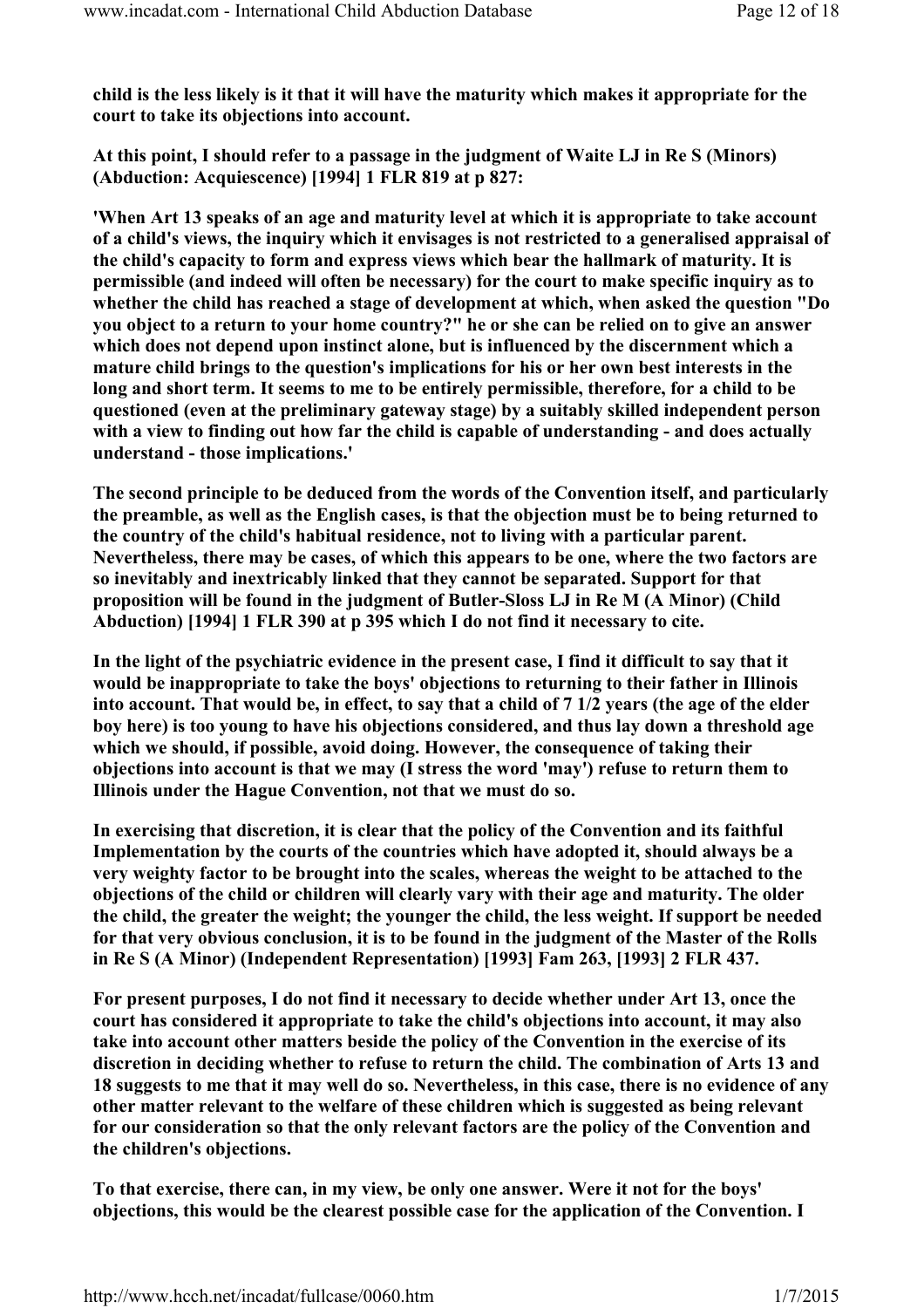need not recount the history which I have already mentioned, but refer in particular to the provisions of the 'Joint Parenting Agreement', the fact of the mother leaving and the fact that all this has arisen upon the occasion of the first visitation under the 'Joint Parenting Agreement'.

To allow the mother's actions in this case, in reliance on the boys' objections, to be upheld, would be to approbate just that sort of conduct which the Convention was intended to prevent. It is sometimes said that the Convention was to prevent the wrongful abduction of children. It also applies expressly to the wrongful retention of children after an authorised visit. The purposes of that are fairly clear. When parents separate and they are living in different countries, it is in the highest degree important for the welfare of the children generally that the custodial parent in one country, whether the father or the mother, can send the children for visitation, access or contact (whatever it be called it embodies the same concept) to the non-custodial parent in the confident belief that at the end of that period the children will return pursuant to any agreement or order of the court which already exists.

It is just as detrimental to the welfare of children generally that that confidence should be maintained as to prevent them from being abducted, because if a custodial parent fears that a child may not be returned pursuant to existing orders or agreements at the end of a visitation period, they will be reluctant to send the children for access and that must be to the detriment of children generally. That seems to me the clear social policy behind the Convention, which it is the duty of our courts to implement.

I return to the facts of this case. If, as the mother contends, the children's desires to live with her, as now articulated, should be given effect to under the 'Joint Parenting Agreement', and their overriding welfare now requires that they should now live with her in Wales, then the Illinois court is perfectly well able to decide that issue. So far the mother has not sought to appeal the Illinois decision. No doubt, if and when she does so, that court will reconsider its order of 7 November 1994 giving the residence of these boys to the father.

In the circumstances, I am clear that this is a case for the application of the Convention. I would, therefore, allow the father's cross-appeal and dismiss the mother's appeal.

MILLETT LJ: Two questions have been argued on this appeal: (1) whether the judge was right to conclude that he was not bound by the Hague Convention to order the return of the children to Illinois; and (2) if so, whether his decision, made in the exercise of his discretion, to refuse to order the children to be returned was so flawed that this court can and should interfere.

Acquiescence

Article 12 of the Hague Convention, so far as material, provides:

'Where a child has been wrongfully removed or retained in terms of Article 3 and, at the date of the commencement of proceedings before the judicial or administrative authority of the Contracting State where the child is, a period of less than one year has elapsed from the date of the wrongful removal or retention, the authority concerned shall order the return of the child forthwith.'

## Article 13:

'Notwithstanding the provisions of the preceding Article, the judicial or administrative authority of the requested State is not bound to order the return of the child if the person, institution or other body which opposes its return establishes that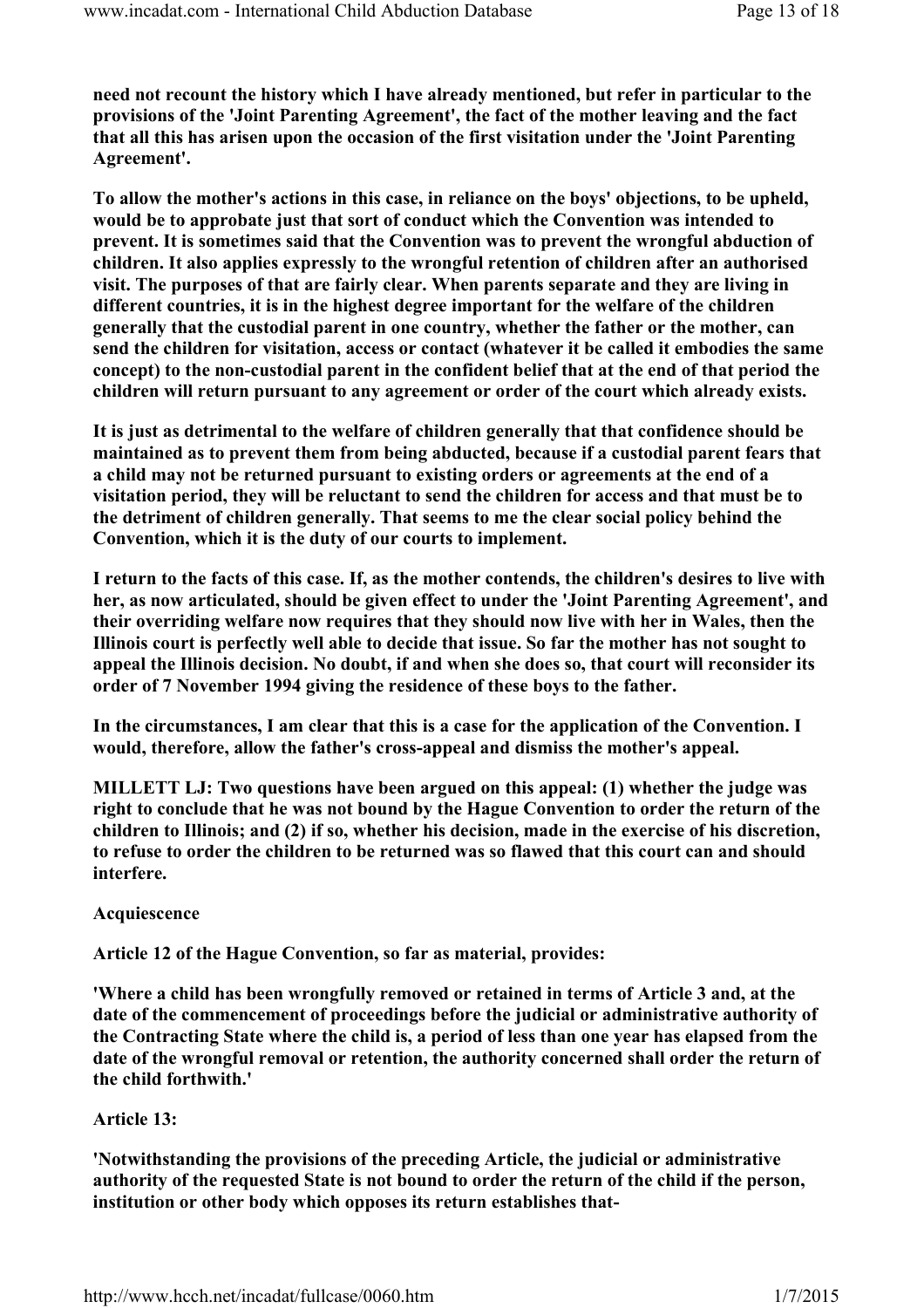(a) the person, institution or other body having the care of the person of the child . . . had consented to or subsequently acquiesced in the removal or retention . . .'

The judge found that the father had acquiesced in the mother's retention of the children in Wales. His finding was based largely on his interpretation of a single sentence in a 4-page letter in highly emotional terms written by the father on 28 August 1994, that is to say, 3 days after the mother, without any prior warning, had failed to return the children. It was written, moreover, with the object of seeking a reconciliation. The judge did not, of course, rely exclusively on that sentence or letter. He considered it in the context of telephone calls by the father to the children's maternal grandfather and the mother on 28 and 29 August 1994 respectively and a later telephone call by the father to the children on 4 September 1994; and, primarily, in the light of the terms of the 'Joint Parenting Agreement' entered into between the parties some 6 months previously.

The relevant sentence in the letter of 28 August 1994 reads as follows:

'S, I am not blaming you for this; I'm now not totally surprised, and I'm not going to attempt to undo what you've done, partly because I know I can't, and partly (mostly) because this hammer blow to [my] senses tells me I must at least try a different path -- for the boys, for you and for me.'

My Lord has read the parties' respective versions of the telephone conversations. The judge made no finding as to which version should be accepted. In his judgment he said this:

'Taking this letter and the telephone calls in the context of what has happened this year in this family, I first of all look at the agreement whereby the father agreed that the mother was going to be entitled to custody if the children articulated a desire to live with their mother. The father knew at the time he wrote the letter and at the time of these telephone calls that the children were saying that they wanted to live with their mother. I am of the view that, in the light of the agreement that the father had made, he was accepting that the provisions of subs E [of the 'Joint Parenting Agreement'] were coming into force, and I read the letter and the phone calls as acquiescence in the situation.'

For my part, I deprecate this approach -- extracting a single and ambiguous sentence from a 4-page letter written in emotional terms and for a different purpose, speculating on its meaning, and treating it as evidence of acquiescence. I deprecate even more strongly the placing of reliance on conversations between the deprived parent and his children. In the circumstances, any responsible parent's chief anxiety is to allay the child's fears and disavow any feeling of anger on his part at what the mother has done. Such a conversation is not a natural vehicle for the communication of acquiescence in the mother's conduct and needs to be approached with very great caution, particularly if the conversation is being retailed by the child himself. To elevate remarks made in the course of such a conversation to the status of evidence of acquiescence is likely to result in serious distortion of the parent's true attitude.

Acquiescence is a question of fact. It is usually to be inferred from conduct; but it may, of course, be evidenced by statements in clear and unambiguous terms to the relevant effect. But the authorities show that nothing less will do. Like my Lord, I am quite unable to regard any of the statements made by the father, in the days immediately following the mother's failure to return the children, as clear and unambiguous statements of his acquiescence in her retaining them in Wales. The judge took the view that the father was reluctantly accepting that the provisions for the variation of custodial rights contained in the 'Joint Parenting Agreement' had come into force and that he had no choice but to acquiesce. I do not share that view. If the father's letter is read as a whole, it is quite plain that, as in his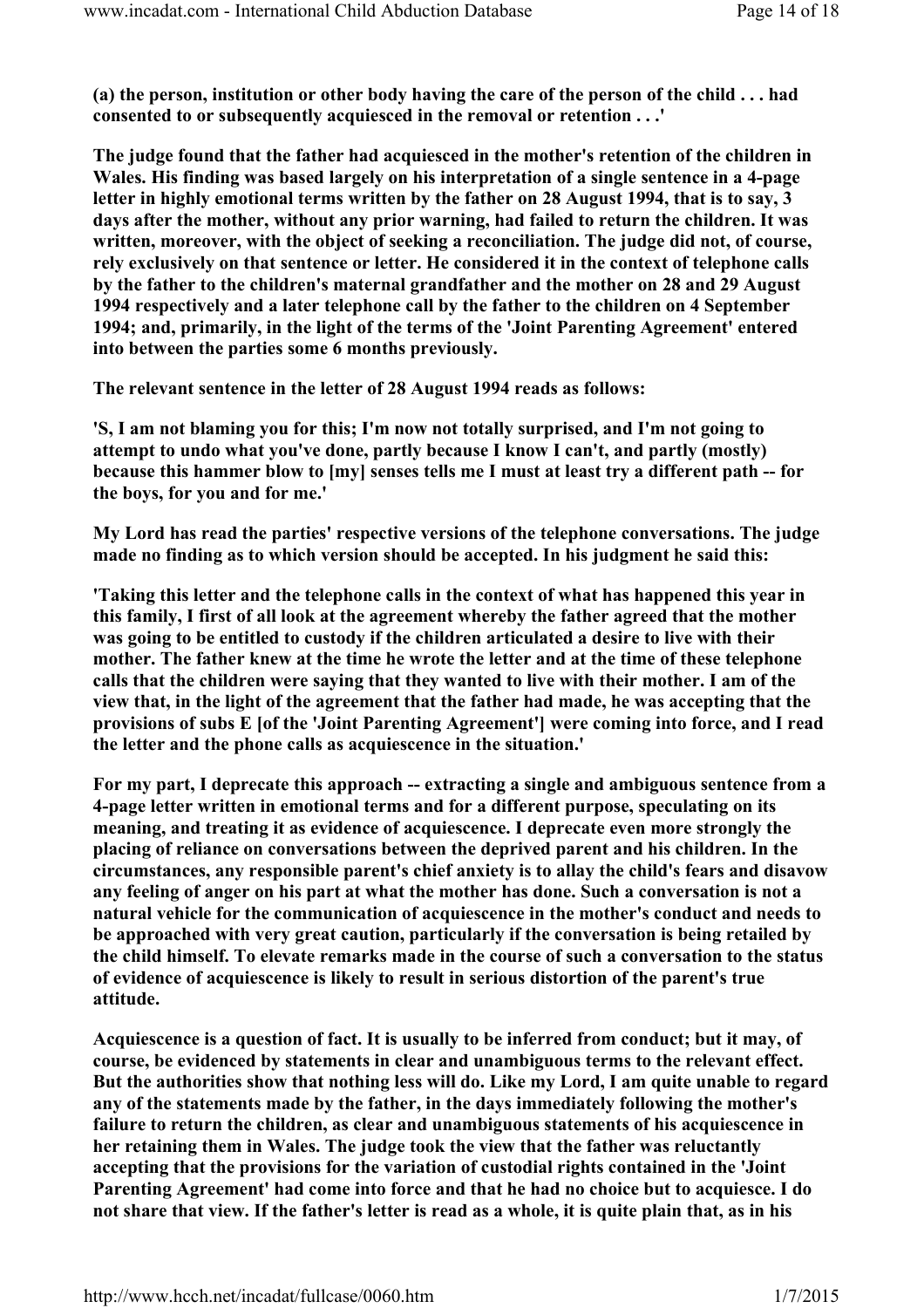telephone conversation with the child's maternal grandfather, he was not acquiescing. On the contrary, he was pleading for a reconciliation and desperately seeking a solution in which the mother would return with the children to live with him, preferably, but not necessarily, in Illinois. In my judgment, the evidence did not establish that the father acquiesced in the mother's retention of the children alone with her in Wales. He was willing to accept almost anything but that. I find it impossible to conclude that anything which the father said or did was inconsistent with his invocation of the Convention to obtain an order for the summary return of the children to Illinois if, as happened, the mother was not prepared to accept a reconciliation.

The children's objections

Article 13 also provides:

'The judicial or administrative authority may also refuse to order the return of the child if it finds that the child objects to being returned and has attained an age and degree of maturity at which it is appropriate to take account of its views.'

The children in the present case are aged 7 1/2 and 6 years. Counsel for the mother has submitted correctly that there is no hard and fast rule which lays down a minimum age below which the views of child need not be taken into account. She accepts, I think, that it would be most unusual for a court of any of the Contracting States, except perhaps Germany, to have regard to the views of children as young as 7 1/2 and 6 years; but she says correctly that there is no rule of law to this effect.

Whether any particular child has attained sufficient age and maturity, she submits, is a question of fact and depends upon the circumstances of the particular case. In the present case, she says, there was evidence on which the judge could properly find that these children were of sufficient age and maturity for it to be appropriate to take their views into account, and accordingly, she submits, we cannot interfere with his finding. It follows that the court is not bound to return the children, though it has power to do so in its direction.

I do not think that that submission pays adequate regard to the actual wording of Art 13: '. . . has attained an age and degree of maturity at which it is appropriate to take account of its views'. That does not, of course, mean: 'to take account of the child's views generally'; but to take account of the child's views on the particular question, that is to say the question of whether the child should be returned to his home country. Whether the child does object, his age and degree of maturity are all questions of fact to be determined upon the evidence; but whether, given the child's age and the degree of maturity which he is shown to possess, it is appropriate to take account of his views on the question whether he should be returned is not, in my view, a question of fact at all but a question of judgment.

It is to be observed that, if a child is not of an age and degree of maturity which makes it appropriate to take his views into account, he must be returned despite his objections and without any further inquiry whether his return is in his best interests. If, on the other hand, he is of sufficient age and maturity for his views to be taken into account, the Convention clearly envisages that he will not be returned against his wishes unless there are countervailing factors which require his wishes to be overridden. This latter case is provided for by Art 18. But it is to be observed that there is no corresponding Article to the opposite effect which permits the court to override the provisions of Art 12 when it is in the interests of the child to do so. The inclusion of any such Article would be incompatible with the fundamental policy of the Convention.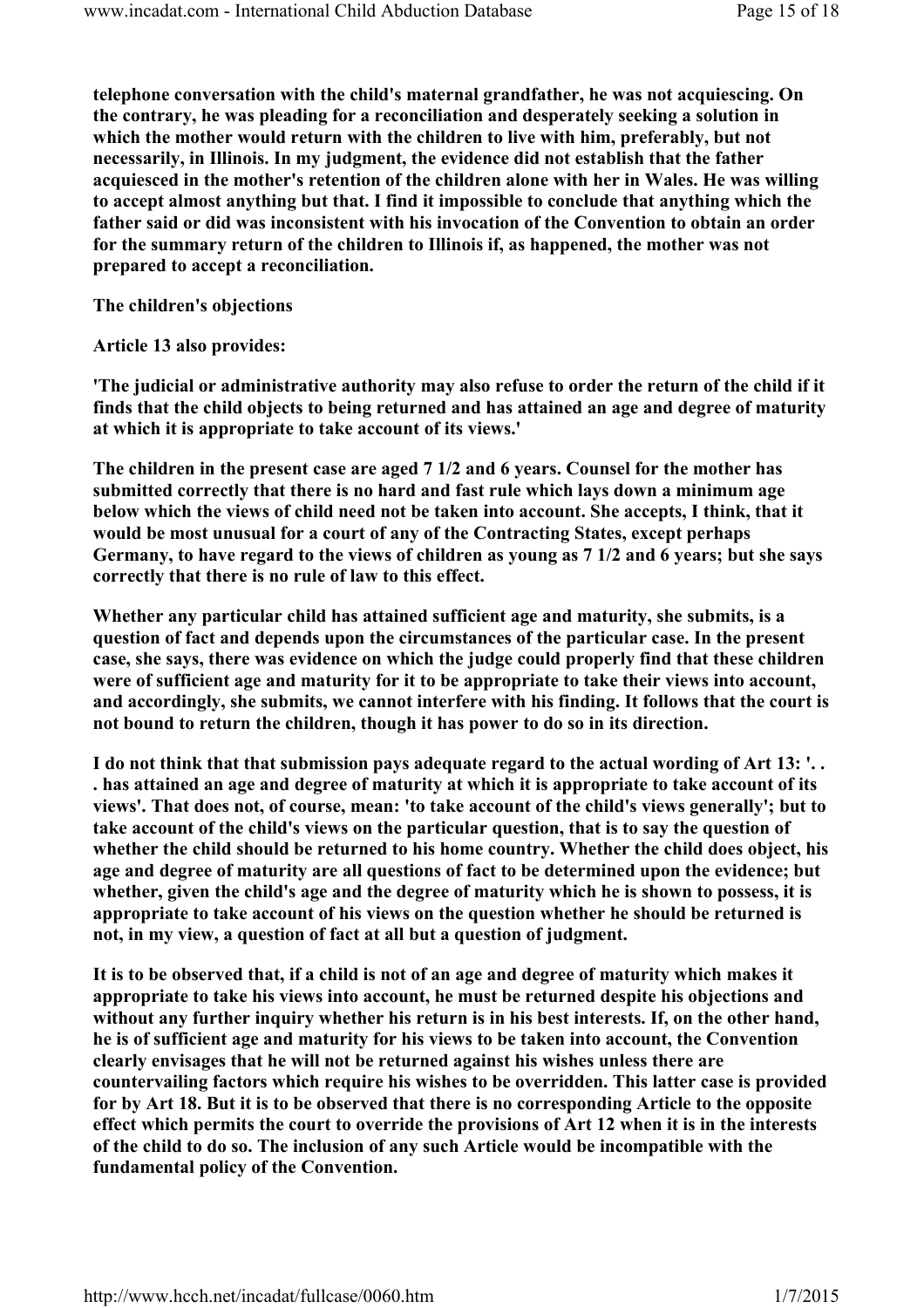I am, therefore, inclined to the view that by 'take into account' is meant to 'give effect to in the absence of countervailing factors'. I am not myself persuaded that there is any room for a child who is old and mature enough for his views to be taken into account and yet too young and immature for them to carry any weight -- still less to prevail -- unless supported by other factors which indicate that his interests would best be served by refusing to order his return. It seems to me that either the child must be old and mature enough for his views to prevail in the absence of countervailing considerations or he is not, and must be returned.

In the light of the policy of the Convention, I find it difficult to accept that there can be an intermediate situation in which the child's views, although insufficient in themselves to be given effect to, are nevertheless sufficient to let in evidence factors which militate against his return, evidence of which would otherwise necessarily be disregarded. I tend to the view that such evidence is relevant only in a case where the child is bound to be of sufficient age and degree of maturity for his views to be taken into account, and the deprived parent nevertheless invokes Art 13 to tender evidence in order to attempt to persuade the court to override his objections because it is in the interests of the child to do so. It is, however, not necessary to express a concluded view on this question, since on the view I take of the evidence it does not arise. Like my Lord, I am satisfied that there were no countervailing factors which militated against the return of the children.

I turn to consider the judge's approach to the wishes of the children. He thought it was a borderline case. He recorded the evidence of the two child psychiatrists that the children, who were aged 7 1/2 and 6, were of average maturity for children of their age. He allowed himself to be influenced by the fact that the parents themselves, in the 'Joint Parenting Agreement', had apparently formed the opinion that the children were already mature enough for their views to be determinative on the question of custody. In my judgment, the terms of the 'Joint Parenting Agreement' were of no relevance to the question which the judge had to decide, for three reasons. In the first place, there was, as I understand it, no evidence of the circumstances in which the agreement was entered into; for all the judge knew, the provision in question may have been the price the father had to pay to obtain custody. It certainly does not follow that he believed that the children were of an age and degree of maturity which made it appropriate for their views to be determinative. In the second place, even if the parents did believe this, they were not necessarily right, and the question, in any event, is not one of fact but one of judgment for the judge. In the third place, the agreement was intended to be of long-term duration. It is evidence that the parents recognised the obvious fact that the time would come when the children were old and mature enough for their wishes to be respected. It does not follow that they believed that that time had already come.

In my view, this was not a borderline case. The children were ordinary little boys, aged 7 1/2 and 6 years, of average maturity for boys of their age. Their views were firmly held and based on reasonable grounds. But I cannot accept that, given their age and maturity, it was appropriate to take their views into account on the present question. It follows that, in my judgment, the court was bound to order the boys to be returned to Illinois.

## **Discretion**

This makes it strictly unnecessary to consider whether if the judge had a discretion to refuse to order the return of the children he exercised that discretion properly. But I am quite satisfied that he did not. He did not accept the mother's contention that the children would be placed in an intolerable situation if they were returned to Illinois. He decided not to order their return for one reason only. He considered that, if the mother applied to the court of Illinois, the court would be virtually bound, in view of the 'Joint Parenting Agreement', to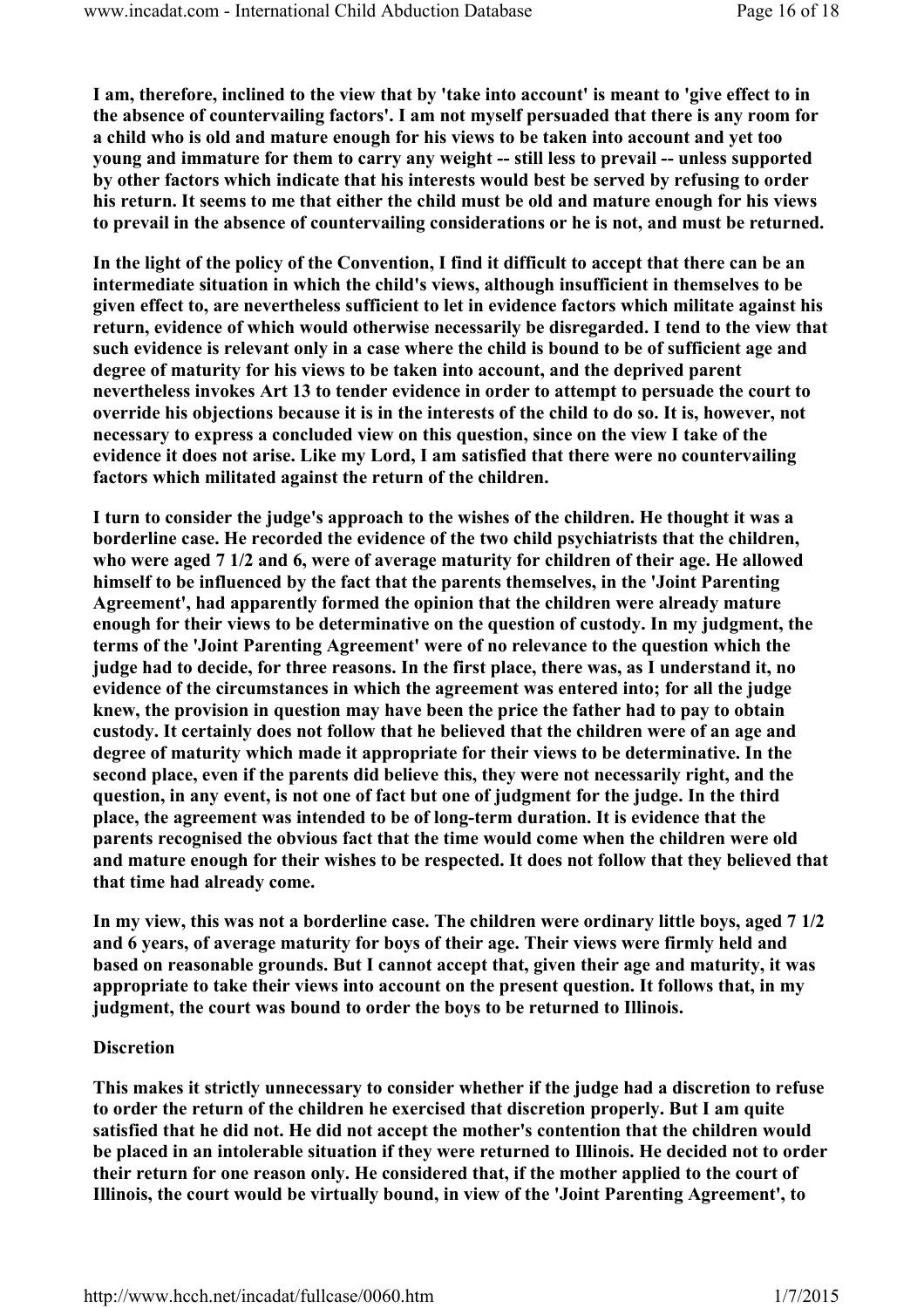order the children to be returned to the custody of the mother, and so no doubt to Wales. He said that he knew of no ground on which such an order could be said not to be in the children's interests. Accordingly, he concluded that the appropriate course would be for the children to remain in Wales with their mother, at least for the time being.

In my judgment, in having regard to what he assumed would be the decision of the Illinois court, he was taking an irrelevant consideration into account - one, moreover, which has been vitiated in the event. Furthermore, in concluding that there were no countervailing considerations, he was plainly wrong. In my judgment, everything pointed to the return of the children. First, the children had lived in Illinois since 1990, that is to say, since they were 3 1/2 and 2. That was where their home was, and where their school and friends were. Secondly, as recently as March 1994, when the mother left Illinois to return to live in Wales, she had accepted that the children should live with their father in Illinois. Thirdly, they had been in Wales for only a few weeks and had never been there before. They came solely for the purpose of a summer holiday, and were due to be returned at the end of the holiday. Fourthly, and perhaps most Importantly, the fundamental policy of the Convention dictates that children should not be retained in circumstances such as these for the reasons my Lord has given but, on the contrary, that they should be returned to the country where they habitually reside and where the courts can decide their long-term future.

Against these considerations, the mother could point only to her lack of means and the difficulties which she would undoubtedly face in returning to Illinois and contesting the proceedings there. For my own part, I do not regard those considerations as outweighing the features which I have mentioned or even as being relevant. In my view, this is the clearest possible case for the summary return of the children. The judge's refusal to do so was, I think, incompatible with the policy of the Convention, and the mother's submissions and her reliance on lack of means to return to Illinois and contest the proceedings there would, if accepted, virtually render the Convention ineffective.

I agree that this appeal should be allowed and with the order which my Lord proposes.

SIR RALPH GIBSON: I agree that this appeal should be allowed, and that the order should be made as proposed by my Lord, Balcombe LJ. I also agree with the reasons for the decision given by my Lords, Balcombe and Millett LJJ, save that, with reference to the boys' objections, I agree with the approach to that issue explained by Balcombe LJ.

There are two matters to which I will refer. First, on the issue of the boys' objections to being returned, Mr Posnansky distinguishes between return to the country of the child's former residence and return to the care and custody of the applicant parent: there, he says, the boys object only to being returned to the father and that, within the facts of this case, is not within the Article.

I accept that there may be cases in which the distinction will be clear and decisive, for example, where return of the child to the country of former residence will not or need not result, pending the further decision of the competent court of that country, in the return of the child to the care and custody of the applicant parent. In many cases, however, usually as a result of lack of funds to make other arrangements, return to the country of former residence will, as a matter of certainty or probability, result in that return to the country of former residence having the consequence of the child being returned effectively at once to the care and custody of the applicant parent.

The words 'if it finds that the child objects to being returned' in Art 13 appear to me, as submitted by Miss Scotland, to direct the court's attention to the consequences of the child being returned in the circumstances of the particular case and to the nature and substance